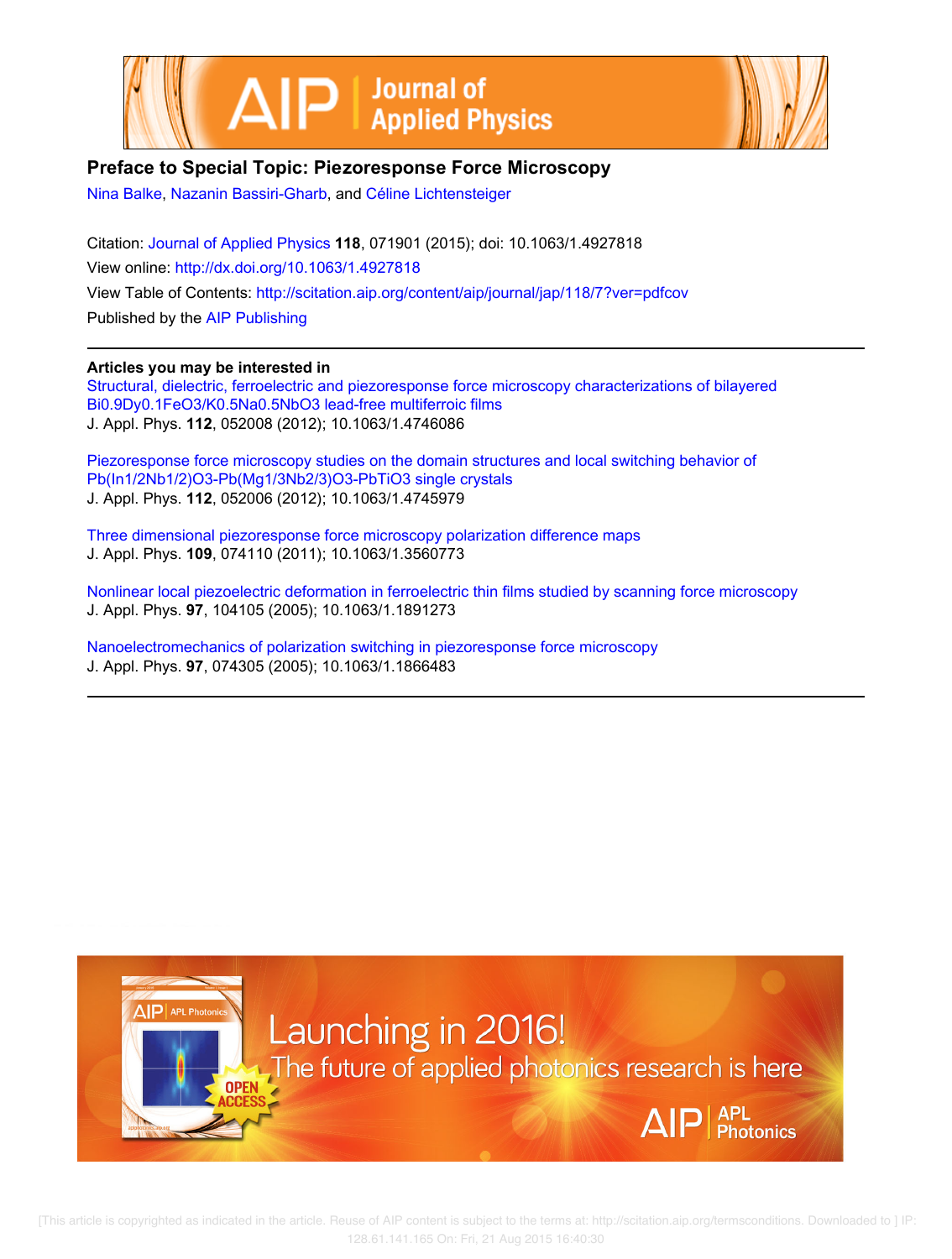

## [Preface to Special Topic: Piezoresponse Force Microscopy](http://dx.doi.org/10.1063/1.4927818)

Nina Balke,<sup>1</sup> Nazanin Bassiri-Gharb,<sup>2,a)</sup> and Céline Lichtensteiger<sup>3</sup>

<sup>1</sup>Center for Nanophase Materials Sciences, Oak Ridge National Laboratory, Oak Ridge, Tennessee 37831, USA  ${}^{2}$ G.W. Woodruff School of Mechanical Engineering, School of Materials Science and Engineering,

Georgia Institute of Technology, Atlanta, Georgia 30332-0405, USA 3 DQMP-University of Geneva, 24 Quai Ernest Ansermet, CH-1211 Geneva 4, Switzerland

(Received 8 June 2015; accepted 16 July 2015; published online 19 August 2015)

[\[http://dx.doi.org/10.1063/1.4927818](http://dx.doi.org/10.1063/1.4927818)]

Almost two decades beyond the inception of piezoresponse force microscopy (PFM) and the seminal papers by Güthner and Dransfeld<sup>[1](#page-3-0)</sup> and Gruverman et  $al$ <sup>[2](#page-3-0)</sup>, the technique has become the prevailing approach for nanoscale functional characterization of polar materials and has been extended to the probing of other electromechanical effects through the advent of electrochemical strain microscopy  $(ESM)<sup>3</sup>$  $(ESM)<sup>3</sup>$  $(ESM)<sup>3</sup>$  This focus issue celebrates some of the recent advances in the field and offers a wider outlook of polar materials and their overall characterization. Covered topics include discussions of the properties of traditional ferroelectrics, such as lead zirconate titanate (PZT) and lithium niobate, relaxorferroelectrics, as well as more "exotic" ferroelectric oxides such as hafnia, ferroelectric biological matter, and multiferroic materials. Technique-oriented contributions include papers on the coupling of PFM with other characterization methods such as x-ray diffraction (XRD) and superconducting quantum interface device (SQUID), as well as considerations on the open questions on the electromechanical response in biased scanning probe microscopy (SPM) techniques, including the effects of the laser spot placement on the readout cantilever displacement, the influence of the tip on the creation of the domain shapes, and the impact of ionic and electronic dynamics on the observed nanoscale hysteretic phenomena.

A common thread among many of the papers presented in this issue is the correlation between nanoscale electromechanical and polar phenomena, and domain size. Volk et al. use electron beam irradiation to induce domains in  $LiNbO<sub>3</sub>$ crystals and show that the domain size depends on the irradiation conditions and is related to a modified defect structure in a thin layer at the surface. Turygin et al. investigate domain size, switching, and relaxation behavior for  $BaZr_{0.2}Ti_{0.8}O_3$ and  $Ba_{0.7}Ca_{0.3}TiO_3$  solid solutions. These lead-free ferroelectrics follow the previously reported $4$  square root dependence of domain size on grain size. Coexistence of rhombohedral and tetragonal phases is directly correlated with ease of switching, while the larger concentration of defects at the grain boundaries results in distortion of the piezoresponse hysteresis curves. The paper by Vasudevan et al. reports on the local electromechanical response in  $0.72Pb(Mg_{1/3}Nb_{2/3})$  $O_3$ –0.28PbTi $O_3$  solid solution single crystals, a prototypical

relaxor-ferroelectric. A combination of the large data analytics and multi-dimensional spectroscopic PFM technique unravels relaxation behavior variability in the tens of nanometers scale, creating a disorder map of the material.

Modification of the properties of the material through doping and creation of solid solutions is also pursued by Alikin et al., reporting on the nanoscale origins of the enhanced piezoelectric response of the Sm-doped BiFeO<sub>3</sub>.  $Sm-BiFeO<sub>3</sub>$  ceramics with compositions close to the morphotropic phase boundary are probed by XRD and PFM to determine the phase composition, consisting of the coexistence of a polar R3c phase and an antipolar Pbam phase. PFM is then used for mapping of the two phases detected by XRD, and the relative content of the two phases determined by both techniques shows a good agreement. Ye et al. study the domain structure and evolution in multiferroic  $(1 - x)[0.9BiFeO<sub>3</sub> - 0.1DyFeO<sub>3</sub>]$ -xPbTiO<sub>3</sub> ceramics through combined PFM-SQUID characterization techniques, illustrating specific polarization directions as well as thermally induced magnetic transitions.

Moving yet further from the "traditional" ferroelectric compositions, such as those presented above, a clear trend emerges towards more "exotic" ferroelectric compositions. And while hafnia thin films are certainly not exotic in the field of semiconductor devices, these binary oxides have been subject of fierce debate and continuous investigations over the last few years. PFM-based techniques remain at the forefront of their characterization, given the inherent limitations for macroscopic characterization, set by the film thicknesses and sizes where the ferroelectric phenomena are observed. Schroeder et al. elucidate the importance of the oxide-electrode interface and illustrate how interface oxidation of the electrodes during annealing results in a different density of oxygen vacancies in  $Gd:$  HfO<sub>2</sub> films, which is ultimately responsible for the stabilization of the ferroelectric phase in these materials.

More "exotic," albeit substantially less so for biologists, are the reports on ferroelectricity in thymine (one of the four nucleobases of DNA) and  $\beta$ -glycine (the smallest amino acid) by Bdikin et al. and Seyedhosseini et al., respectively. The former paper leverages PFM to demonstrate the presence of local piezoelectricity and apparent ferroelectricity in synthetic thymine microcrystals, while the latter shows that  $\beta$ -glycine is ferroelectric at room temperature with switchable polarization, controllable domains, and charged domain walls responsible for the properties of this amino acid.

a)Author to whom correspondence should be addressed. Electronic mail: [nazanin.bassirigharb@me.gatech.edu](mailto:nazanin.bassirigharb@me.gatech.edu).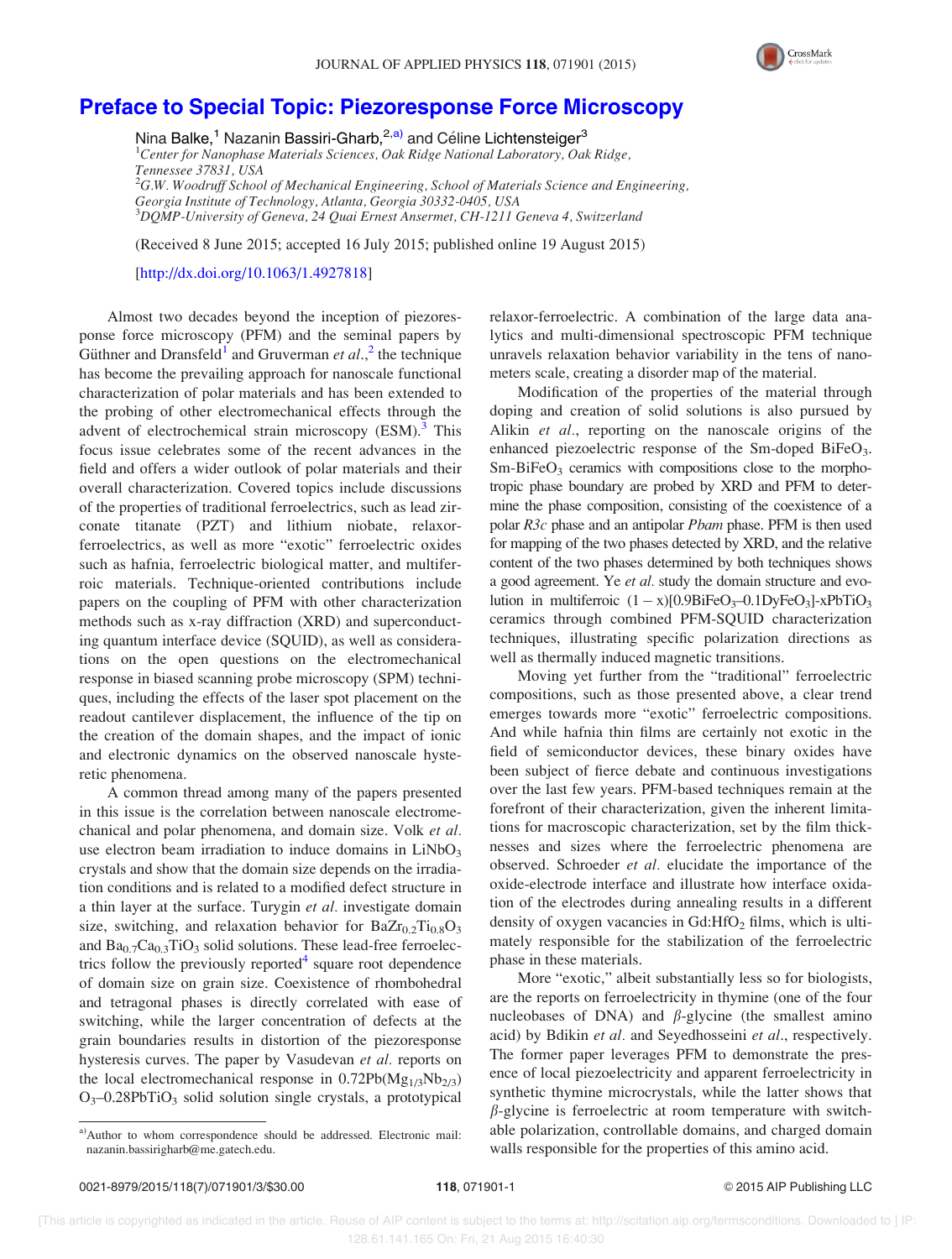The above studies highlight the large breadth of the field of applications of PFM, specifically to probe ferroelectric phenomena and domain structure and evolution. With a view towards the future of the field, however, we need to ask the question of what is next for PFM. This question can be answered in three parts: advanced data analysis, reproducibility and quantification of signals, and investigation of electromechanically active non-ferroelectrics.

Working towards the first thrust, Vasudevan et al. demonstrate advanced statistical data analysis methods for extraction of correlations in the measured data and expose "hidden" results, which would not have been easily discernible by human eye. Statistical analysis of the data is set to become an important tool in the future developments of many characterization techniques and specifically, biased-tip scanning probe microscopy, aiding in extraction of physical phenomena from experimental data.

While statistical analysis can enable discovery of trends otherwise non-easily apparent and/or quantifiable, data reproducibility, and response quantification remain two of the major challenges to overcome for PFM and ESM techniques. PFM signal amplitude, for example, strongly depends on the tip choice; can vary from tip to tip; and is often not comparable between different research groups. Therefore, the instrumentation's influence on the measured PFM signal remains a hot topic in the field. The articles by Karapetian et al. and Starkov et al. report in detail about the electric fields created around a point charge provided by a PFM tip and how the tip itself can influence the shape of the resulting switched domain, respectively. As a consequence, PFM results may vary depending on the exact tip geometry, which highlights the need of a higher quality control for commercial tips. Additionally, the vibrating cantilever has a strong effect on the measured piezoelectric response. Proksch et al. demonstrate how crucial the placement of the laser spot on the cantilever beam is for surface displacement measurements. Since the placement of the laser spot is typically performed manually, there is a strong variation of experimental values. Eventual artifacts can be so severe that electromechanical hysteresis is observed even in non-hysteretic materials. Quantification of response therefore hinges on automated or more precise methods for recording data in a more systematic way, and development of procedures to remove instrumentation effects.

In addition to the role of instrumentation, the knowledge of sample properties is just as important in identifying eventual artifacts. As shown exemplarily by Yamada et al., the sample polarization can be strongly altered by clamping effects depending on the crystallographic texturing of PZT thin films. While the reported work is based on timeresolved synchrotron XRD, the results clearly impact scanning probe-based results, as the same clamping effects can affect PFM experiments. In a second example, Balke et al. show how surface charges, charge injection, and sample conductivity—i.e., charge flow during local measurement—can alter the experimental PFM response and hysteresis loop shape.

With the increasing ease in obtaining PFM data, it is therefore of increasing importance to identify alternative signal origins, beyond ferroelectricity, and in biased-tip scanning probe techniques. While examples of electrostatic forces acting between tip and sample, and Joule heating are discussed in the article by Balke et al., many additional signal origins can be identified. Foremost among these is ionic motion, where ionic concentration is correlated to the sample volume through the Vegard law and can be probed through ESM techniques. In the article by Kim et al., the electromechanical responses induced by ionic motion and by piezoelectricity are compared in ionic-conductive ceramics with piezoelectric inclusions, an important step towards understanding nanoscale electrochemical strain. This experimental work is directly complemented by the theoretical work by Morozovska et al. discussing the frequency dependence of ion-induced electromechanical response for mixed ionicelectronic conductors, paving the path for quantitative investigations of Li-based solid electrolytes and electrodes, materials with resistive switching, and electroactive ferroelectric polymers through ESM. The recent developments of PFM-like techniques beyond ferroelectricity have in fact important practical applications, especially in the field of energy-related materials, as shown by the work of Luchkin et al., leveraging ESM for investigation of aging behavior in a commercial Li-ion battery electrode. Pannala et al. give a thorough overview of the diverse characterization techniques used for investigation of these systems.

In summary, this special issue highlights how advances in data analysis and work towards quantification of not only piezoelectricity but also other electromechanical effects will strongly enhance the quality and reproducibility of PFM experiments and expand the applications of PFM-type characterization techniques to a wider range of materials. These advancements require continued efforts in identifying instrumental effects on the measured surface displacements and persistent endeavors towards identification and quantification of various sources of electromechanical response contributing to the measured sample response. This research thrust is of paramount importance in many materials systems where the electromechanical and electrochemical responses are correlated and both contributing to the overall functional response of the material. Such is the case even for "traditional" ferroelectric materials, where skin layers and surface charges are of increasing importance in determining the effective material properties at smaller length-scales.

Advanced data analysis will help to identify the physical origins of local response variability and will become increasingly important to transition from free-standing PFM-type techniques to multi-technique approaches. This can be realized by combining SPM with other techniques focusing on electrical, magnetic, and optical sample characterization. First steps towards this goal have been historically made by Shur et  $al$ <sup>[5](#page-3-0)</sup> in combining PFM and Raman spectroscopy. The combination of SQUID and PFM presented by Ye et al. provides a further step forward towards this goal. Such multi-technique approach will be of special interest not only for the investigation of ferroelectrics but also even more so for multiferroic materials—where combination of different order parameters will benefit from multiple characterization techniques—as well as any material where multi-stimuli/